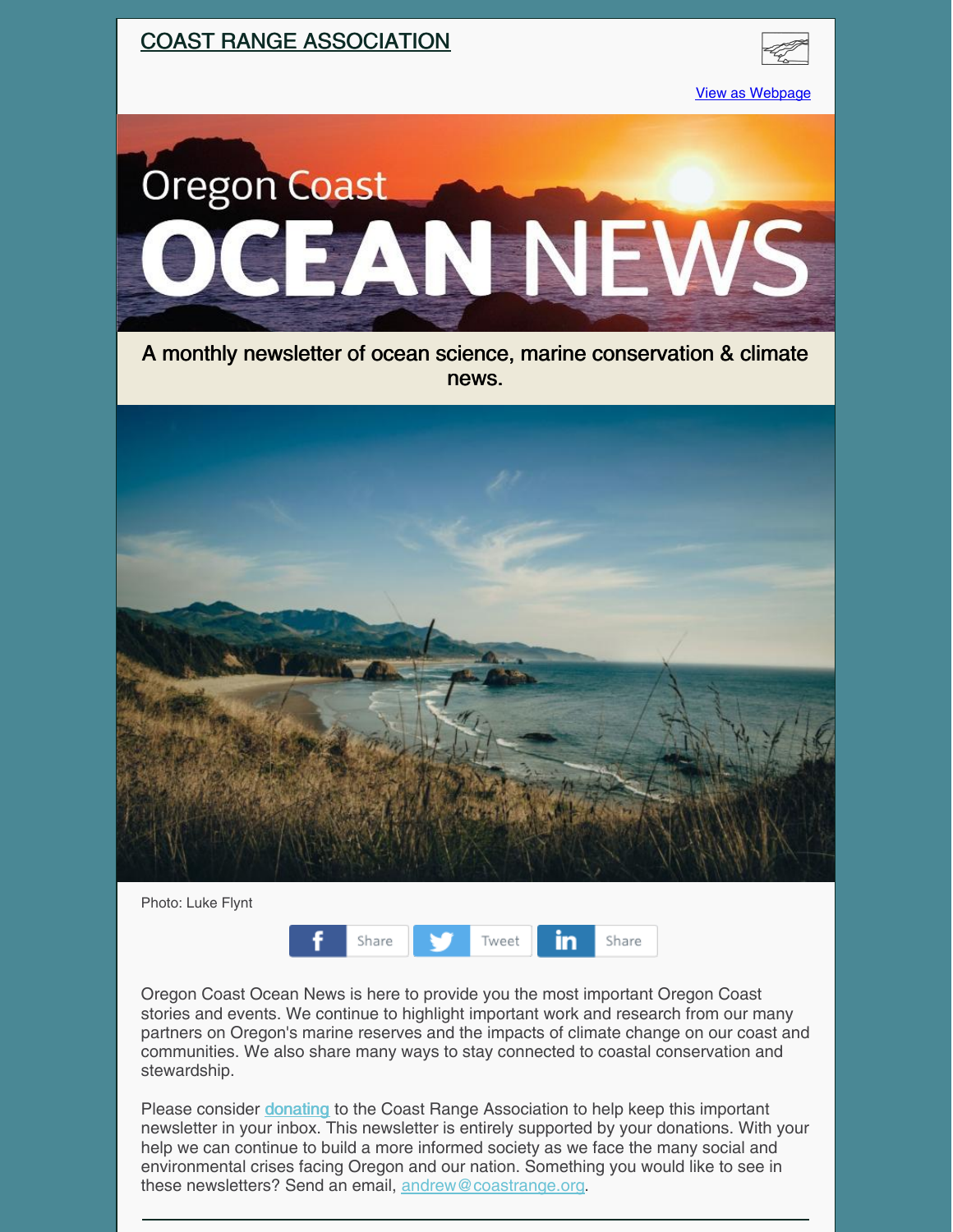## Ocean Issues News Ocean warming, sea level rise, acidification & other Oregon Coast news.



#### Ocean Climate Action Plan offers Cure for Post-Pandemic Economy with Solutions for Climate **[Emergency](https://bluefront.org/blue-new-deal/)**

### Blue Frontier, 7.13.20

The Center for the Blue Economy and Blue Frontier just issued a unique, comprehensive, Ocean Climate Action Plan (OCAP)—the Blue New Deal—offering a cure for the battered postpandemic economy and solutions for the climate emergency. Many of these recommendations appear in the new Democratic climate plan, however, OCAP adds additional and practical

solution-oriented proposals that go beyond the current Democratic thinking.

### Ocean Justice: Where Social Equity and the Climate Fight [Intersect](https://e360.yale.edu/features/ocean-justice-where-social-equity-and-the-climate-fight-intersect)

### Yale Environment 360, 7.16.20

Marine biologist Ayana Elizabeth Johnson sees her work on ocean conservation as linked to issues of social justice and climate. In an e360 interview, she talks about the need to diversify climate science and activism and bring in the perspectives and energy of people of color and women.

### What Kelp Forests Can Do for the [Climate](https://ensia.com/features/kelp-carbon-sequestration-climate-mitigation/)

#### Ensia, 6.24.20

It's the capacity to draw CO2 from the atmosphere that has added "climate mitigation" to kelp's list of benefits. When we talk about ways oceans can sequester carbon, the conversation typically revolves around mangroves, salt marshes and seagrass meadows. But "the magnitude of carbon sequestered by algal forests is comparable to that of all those three habitats together," says Carlos Duarte, a



professor of marine science at the King Abdullah University of Science and Technology in Saudi Arabia. "Algal forests should not be left behind. They have been hidden for much too long."

### Yaquina Estuary [Restoration](https://www.thenewsguard.com/community/yaquina-estuary-restoration-project-will-begin-this-summer-providing-benefits-to-salmon/article_e96e8324-b7cf-11ea-90d9-4f6e1f4aba20.html) Project will begin this summer, providing benefits to salmon

### The News Guard, 6.27.20

Beginning in July and extending into early September, those who travel Elk City Road upriver from Toledo, will notice equipment in the tidal marsh across the Yaquina River. The MidCoast Watersheds Council (MCWC) and partners will be working to restore a 55 acre site owned by The Wetlands Conservancy so that juvenile salmon and other important estuary species can thrive here.

### Bonamici, Young Call for [Investment](https://bonamici.house.gov/media/press-releases/bonamici-young-call-investment-ocean-coastal-recovery) in Ocean, Coastal Recovery

### Bonamici Press Release, 6.23.20

During National Ocean Month, Representatives Suzanne Bonamici (D-OR) and Don Young (R-AK) led 64 of their colleagues in calling on House Leadership to invest in our coastal communities by including funding in any future economic recovery package for coastal restoration and resilience projects, ocean data and monitoring, and research and extension efforts.

### Plastic waste entering oceans [expected](https://www.theguardian.com/environment/2020/jul/23/plastic-waste-entering-oceans-triple-20-years-research) to triple in 20 years

### The Guardian, 7.23.20

Plastic waste flowing into the oceans is expected to nearly triple in volume in the next 20 years, while efforts to stem the tide have so far made barely a dent in the tsunami of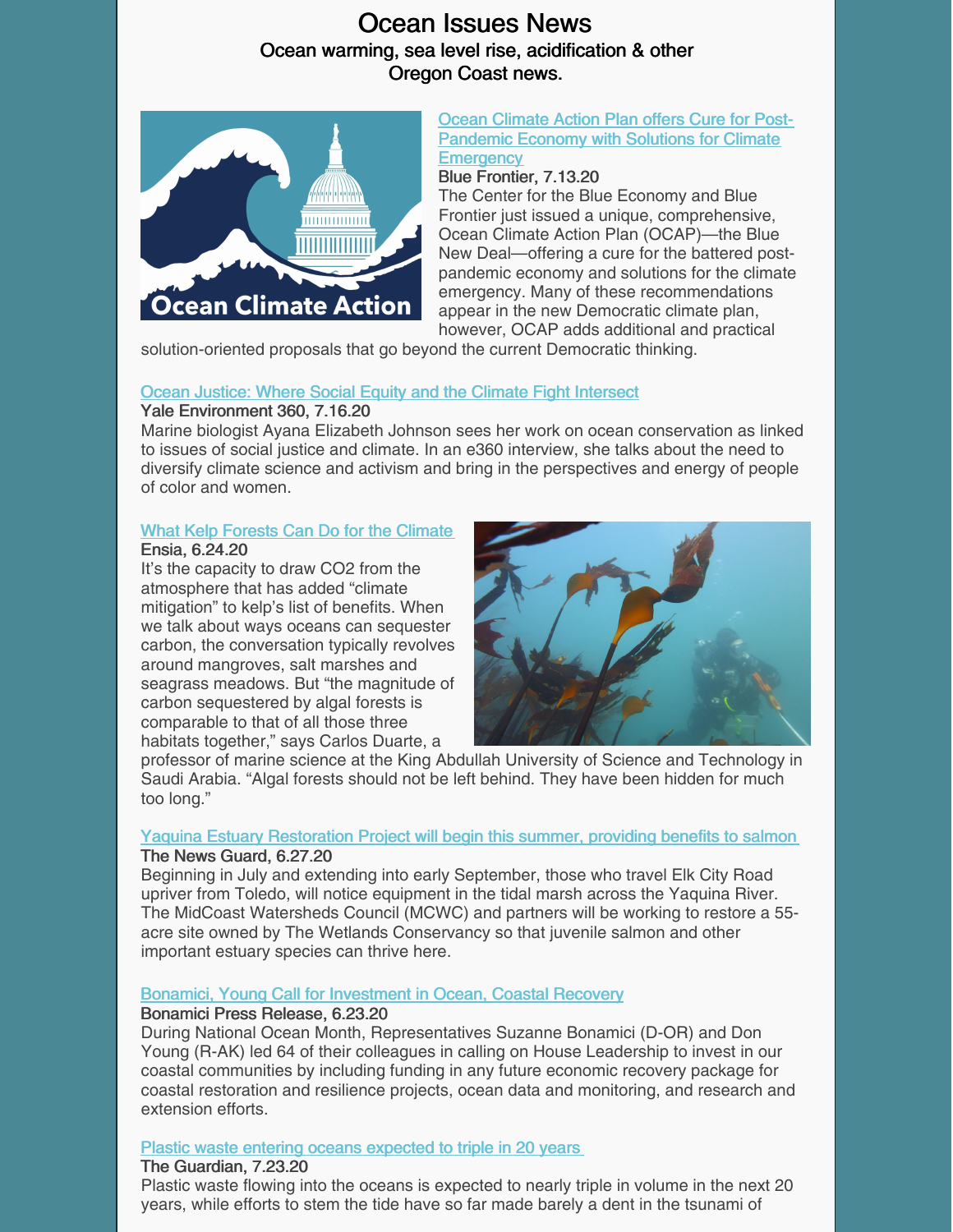waste, research shows.

#### Even the South Pole Is [Warming,](https://www.nytimes.com/2020/06/29/climate/south-pole-warming-climate-change.html) and Quickly, Scientists Say

#### The New York Times, 6.29.20

Surface air temperatures at the bottom of the world have risen three times faster than the global average since the 1990s.

#### Fish do grow on [trees](https://www.oregoncoasttoday.com/deep-dive/fish-do-grow-on-trees)

#### Oregon Coast Today, 7.13.20

I met Evan Hayduk, 35, with Mid-Coast Watershed Council when I first moved to the coast from Portland. That was Jan 2019 at Oregon Coast Community College for a dual presentation as part of the Williams Lecture series.

"Shedding a Scientific and Humanitarian Light on Climate Change" was a one-two punch featuring Hayduk alongside Bill Kucha, well-known artist and founder the 350 Oregon Central Coast.

## Oregon Marine Reserve News

From the Oregon Department of Fish & Wildlife Marine Reserve Program. Visit their [website](https://oregonmarinereserves.com) to learn more.





Photo: Oregon Marine Reserves

### Podcast: A Plunge Underwater Into Oregon's Marine Reserves, 7.30.20

ODFW's past OSU-ODFW Science Integration Fellow, Ashley Knight, was recently featured in a podcast produced by Meet the [Ocean](https://lnks.gd/l/eyJhbGciOiJIUzI1NiJ9.eyJidWxsZXRpbl9saW5rX2lkIjoxMDEsInVyaSI6ImJwMjpjbGljayIsImJ1bGxldGluX2lkIjoiMjAyMDA3MzAuMjUwNjg2NDEiLCJ1cmwiOiJodHRwczovL3d3dy5tZWV0dGhlb2NlYW4ub3JnLyJ9.gItPW-YZcG0PE6vEqmTV--Y2wQ4aOBUJA7TiiL6lMU0/s/995218296/br/81684193149-l). Join Ashley in this 10 minute [podcast](https://lnks.gd/l/eyJhbGciOiJIUzI1NiJ9.eyJidWxsZXRpbl9saW5rX2lkIjoxMDIsInVyaSI6ImJwMjpjbGljayIsImJ1bGxldGluX2lkIjoiMjAyMDA3MzAuMjUwNjg2NDEiLCJ1cmwiOiJodHRwczovL3BvZGNhc3RzLmFwcGxlLmNvbS91cy9wb2RjYXN0L21lZXQtdGhlLW9jZWFuL2lkMTE4NzY3Mzk1OD9pPTEwMDA0NTk3NTIxNzMifQ.IxdxThrbPKQ_0i111FTEPCjS_CT9FtDYe6TRWk3Aios/s/995218296/br/81684193149-l) as she shares some of her underwater SCUBA adventures and explores what lies beneath the surface at Oregon's marine reserve sites. Listen as she describes descending into frigid and murky waters, battling strong underwater surges, encountering big schools of Black Rockfish, and piloting an [underwater](https://lnks.gd/l/eyJhbGciOiJIUzI1NiJ9.eyJidWxsZXRpbl9saW5rX2lkIjoxMDMsInVyaSI6ImJwMjpjbGljayIsImJ1bGxldGluX2lkIjoiMjAyMDA3MzAuMjUwNjg2NDEiLCJ1cmwiOiJodHRwczovL29yZWdvbm1hcmluZXJlc2VydmVzLmNvbS8yMDE2LzA2LzMwL3N0ZXJlby8ifQ.1jDz5RydJMdOJjxFKxkGNDMxhp56a50pmlpn2cRoLrU/s/995218296/br/81684193149-l) stereo video camera system. All making for good science and great stories. You can also check out the ODFW Information Report authored by Ashley during her [Fellowship:](https://lnks.gd/l/eyJhbGciOiJIUzI1NiJ9.eyJidWxsZXRpbl9saW5rX2lkIjoxMDQsInVyaSI6ImJwMjpjbGljayIsImJ1bGxldGluX2lkIjoiMjAyMDA3MzAuMjUwNjg2NDEiLCJ1cmwiOiJodHRwczovL2RyaXZlLmdvb2dsZS5jb20vZmlsZS9kLzFSU0VDTGhtV2VUSkZGMHk0SEc4bU5kcUVXYlhNMTZSOS92aWV3In0.mu3rtx8sz7aXfUtdGJ8jze9sK5U2v35n7T0IF6kRC1g/s/995218296/br/81684193149-l) A stereo video system for monitoring Oregon's Marine Reserves

Photo: Oregon Marine Reserves

### Cape Perpetua Management Plan, 7.30.20

The Cape Perpetua [Management](https://lnks.gd/l/eyJhbGciOiJIUzI1NiJ9.eyJidWxsZXRpbl9saW5rX2lkIjoxMTAsInVyaSI6ImJwMjpjbGljayIsImJ1bGxldGluX2lkIjoiMjAyMDA3MzAuMjUwNjg2NDEiLCJ1cmwiOiJodHRwczovL29yZWdvbm1hcmluZXJlc2VydmVzLmNvbS9jb250ZW50L3VwbG9hZHMvMjAyMC8wNy9DYXBlLVBlcnBldHVhLU1hbmFnZW1lbnQtUGxhbi0yMDIwLnBkZiJ9.zQWNdOyPdtygi18Lw1UOVfiP_f7M9XV6hMr_vv6Z7Cc/s/995218296/br/81684193149-l) Plan is now available. The Plan outlines the state's marine reserve mandates and describes the management, outreach, and engagement strategies that have been developed for the Cape Perpetua Marine Reserve. These strategies were developed with help and input from local community members and other interested Oregonians. You can use site management plans, developed for each of Oregon's reserves, to:

- Understand the state's mandates guiding implementation of Oregon's marine reserves and the ODFW Marine Reserves Program.
- See the state's and the communities' priorities for management of the site.
- See the management strategies ODFW is committed to carrying out for the site in support of scientific monitoring, keeping the public informed, engaging communities, compliance, and enforcement.
- Understand the local communities'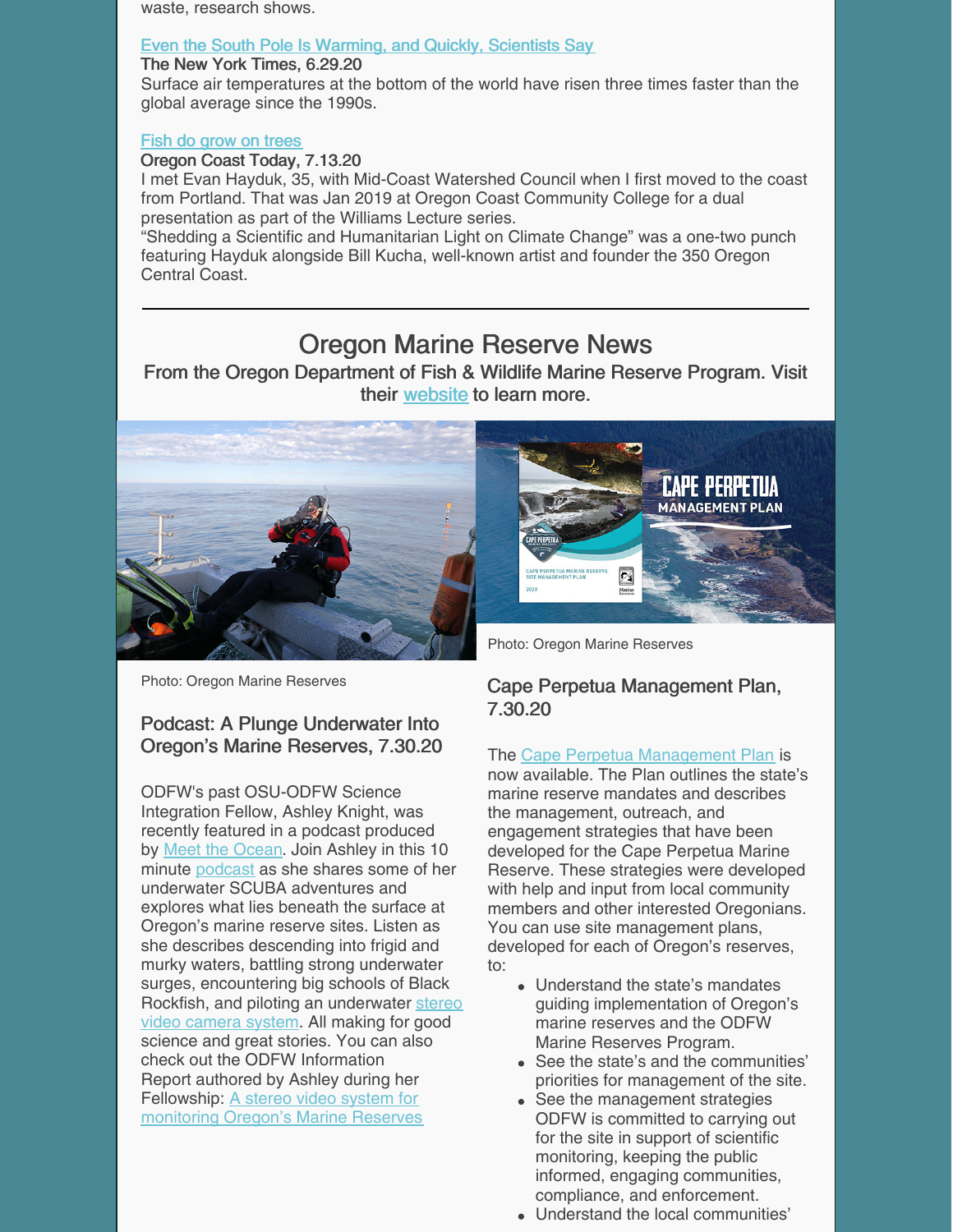interests in additional activities and research, above and beyond what is carried out by ODFW.

## Interactive Resources



### Video: Blue Heart [Chronicles](https://youtu.be/3htEd6oz2is) - "Thanks be to the Sea"

We want to welcome you to our very first episode of The Blue Heart Chronicles "Thanks be to the Sea.". In thinking about how to kick off this series on the Story of Life as Told By Water, we realized there was really only one place to begin...where we as a species began…the oceans. So as we celebrate Independence Day in America, we offer this "Declaration of Inter-Dependence"... Discover how ALL of us rely on this 70% of the planets surface, with every breath we take, every thought we think and with every beat of our heart.

### Oregon Coast Aquarium [#OCEANSCAPE2020](https://www.oceanscape-aquarium.org)

The Oregon Coast Aquarium's Oceanscape Network is an educational program for youth designed to inspire curiosity in science, nature, conservation and outdoor exploration while providing valuable classroom resources for educators.

### [PODCAST:](https://www.stitcher.com/podcast/northwest-nature-matters/e/75051193?autoplay=true) Ancient Evidence Protecting Living Heritage: The Kelp Ecosystem of the PNW Part 9

Professor and Curator Dr. Madonna Moss is an anthropological archaeologist who studies the long term history of Native Americans and First Nations of the Northwest Coast of North America, with a special focus on Tlingit and Haida and their ancestors. Join us for a fascinating discussion about how zooarcheology can help defend indigenous cultural practices in the modern world.

### VIDEO: SLOW FISH CREW [TOGETHER](https://slowfoodusa.org/slow-fish/)

A Webinar Series The Covid-19 pandemic has tested the resilience, resolve, and recovery potential of fishing communities and seafood eaters both domestically and abroad. Resilience hinges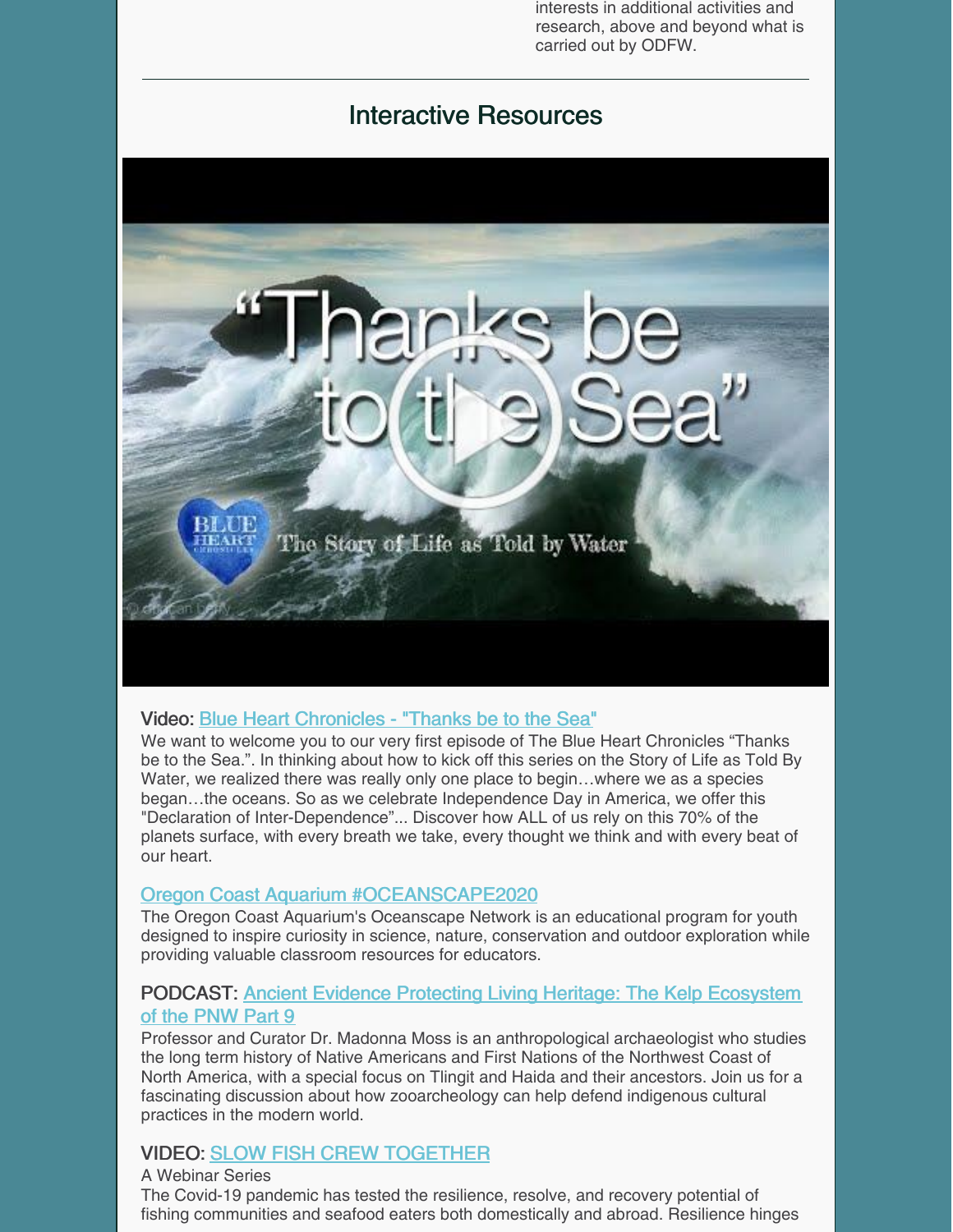on adaptability to a situation that changes every day and shifts the parameters, even as folks are finding new ways of selling and eating seafood. Join us for 'Slow Fish Crew Together,' a webinar series discussing where the fishing community is at during this time and how we can move forward together.

### Training: Seven Best Practices for Risk [Communication](https://coast.noaa.gov/digitalcoast/training/best-practices-module.html)

Whether beginning a new effort or trying to keep people motivated to better prepare for future hazards, applying risk communication principles will lead to more effective results. This self-guided module introduces seven best practices, numerous techniques, and examples to help you improve your communication efforts. Knowledge checks and a final quiz are included to help you retain what you learn. Please note that this training focuses on improving risk communication skills for coastal hazards planning and preparedness, not crisis communication.

## Coastal Conservation Trainings and Events







### Oregon Chapters of Surfrider Foundation

July 29-August 26 | Beautiful Creatures of Oregon's Marine Reserves: A Virtual [Educational](https://oregon.surfrider.org/beautiful-creatures-of-oregons-marine-reserves-an-educational-and-art-experience/) & Art Experience

- $5:30 p.m.$
- To celebrate this spirit of science and art within Oregon's ocean environment, Surfrider Foundation and [Elisabeth](https://www.elisabethjones.art/) Jones Art Center are [collaborating](https://www.eventbrite.com/o/oregon-chapters-of-surfrider-foundation-30339107470) to offer five virtual workshops where participants will learn about special ocean habitats and creatures while being guided through the creation of small art pieces at home.

### **CoastWatch**

August 17 | Marine Debris Survey [Training](https://oregonshores.org/events/marine-debris-survey-training-18)

- 10 a.m.
- On Monday, Aug. 17, there will be a shoreline marine debris education session, including training for prospective survey volunteers. This isn't just practice, though —the survey will be conducted. Meet at 10 a.m. at Parking Lot B, about threequarters of a mile south of the Columbia on Jetty Rd. in Fort Stevens State Park. Whether traveling north or south on Hwy 101, turn west on Ridge Road and follow the signs within the park.

### Cape Perpetua Collaborative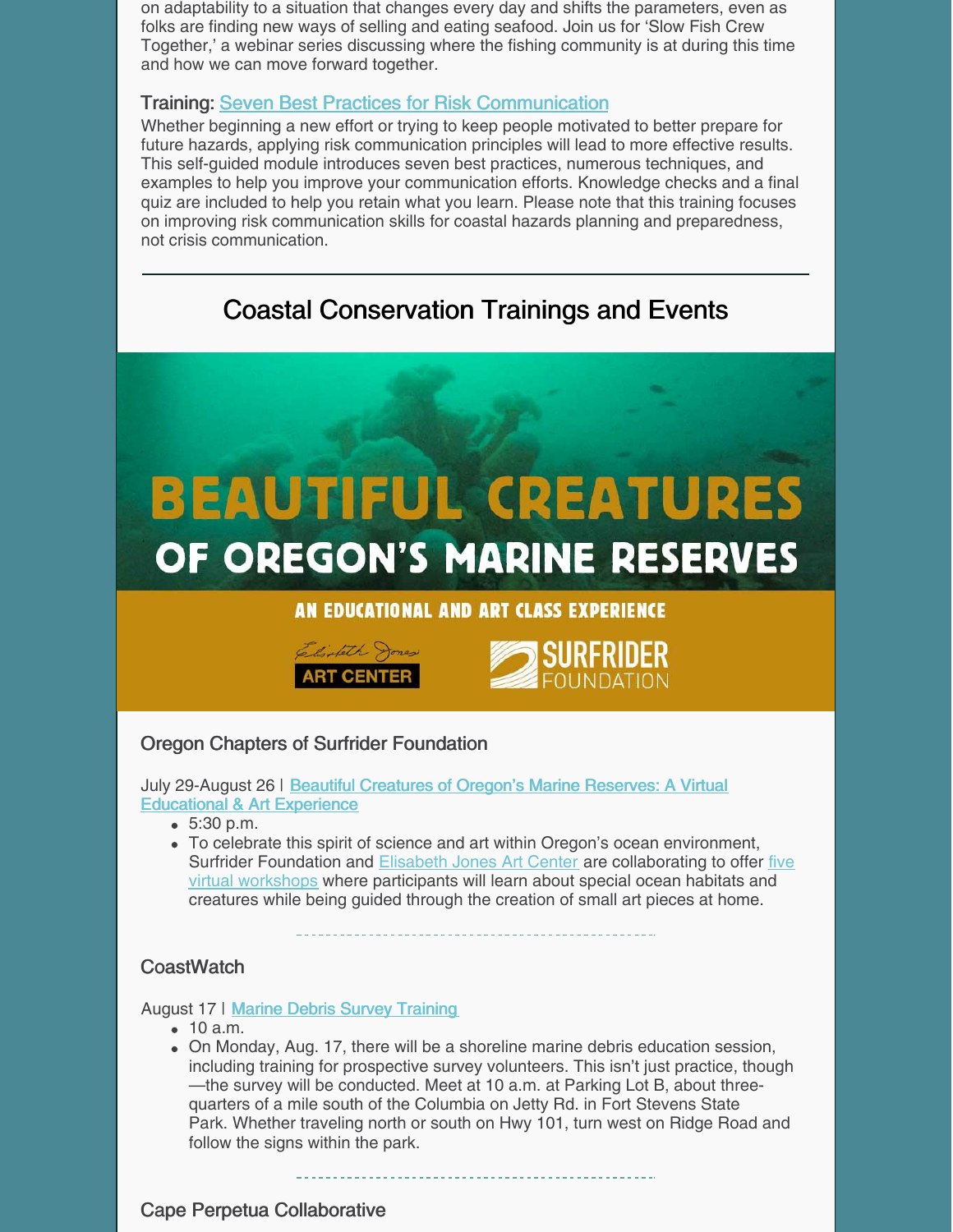### August 6 | Cape Cove Beach Beach [Cleanup](https://capeperpetuacollaborative.org/event/cape-cove-beach-beach-cleanup-aug6/)

- $\bullet$  9 a.m.
- Join us on the beach for a marine debris cleanup at Cape Cove Beach. This project is great for anyone who would like to give 1-2 hours of their time, contribute to science and clean up beaches touching Cape Perpetua Marine Reserve and Protected Areas.

August 18 | WEBINAR: A Yachats Volcano? [Understanding](https://capeperpetuacollaborative.org/event/webinar-a-yachats-volcano-understanding-the-geology-of-cape-perpetua-area/) the Geology of Cape Perpetua Area

- $6$  p.m.
- Why is there a rugged rocky coastline from Cape Perpetua to Heceta Head? To the north of Yachats there are long stretches of sandy beaches; to the south are the sandy beaches and dunes around Florence. This talk will answer the question by taking you back into deep time. You will learn about plate tectonics, Oregon's long geologic history, and a volcano in Yachats that erupted and deposited hard, resistant basalt rock some 37 million years ago. Yachats is built on the remnants of this volcano. We will learn how the volcano was eroded and reshaped to create the rocky coastline we see today, including the Devil's Churn, Spouting Horn, and Thor's Well.

August 25 | [WEBINAR:](https://capeperpetuacollaborative.org/event/webinar-waves-sand-and-beaches-the-constantly-changing-shoreline/) Waves, Sand, and Beaches: The Constantly Changing Shoreline

- $6$  p.m.
- Each summer when David Muerdter comes to the Oregon Coast, he notices that the beach in front of where he says has changed from the previous summer. In this talk David will discuss how and why beaches change and why waves are the main agent of those changes. Waves interact with beach sand and modify beaches daily, monthly, and over much longer periods of time. Additionally, he will discuss where the sand in this dynamic beach setting comes from and where it goes.

August 27 | Virtual Happy Hour: Cape Perpetua Volunteer [Appreciation](https://capeperpetuacollaborative.org/event/cape-perpetua-annual-2020-volunteer-appreciation/)

- 5:30 p.m.
- For 2020, we will be holding this event virtually. We will use Zoom to have a "virtual happy hour" and sharing slides with metrics of volunteers in action as well as some sort of INTERACTIVE activity (still to-be-decided :)). This appreciation event is a celebration of the accomplishments of volunteer citizen science projects, docents and interpretive staff within Cape Perpetua Marine Reserve area and celebrates our successful spring/summer volunteer monitoring and tourism season.

### Hatfield Marine Science Center

### August 6 | HMSC Research Seminar- Laurie [Weitkamp,](https://events.oregonstate.edu/event/hmsc_research_seminar-_laurie_weitkamp_research_fisheries_biologist_noaa_northwest_fisheries_science_center?utm_campaign=widget&utm_medium=widget&utm_source=Oregon+State+University#.XyMCUi2z1ns) Research Fisheries Biologist, NOAA Northwest Fisheries Science Center

- 3:30 p.m.
- Title: All things lamprey: biology, conservation, and brand new information on Pacific lamprey marine ecology
- Description: The lampreys are ancient fishes that have gotten a bad rap because of invasive sea lamprey in the Great Lakes. Here on the West Coast, all 10 species of lampreys are native and many are either declining or of unknown status. In this talk, I'll review the diverse biology of West Coast lampreys, their cultural importance to Native American Tribes, and discuss the multi-faceted conservation efforts underway to reverse declines of lamprey populations. I'll also describe the new data we're assembling on Pacific lamprey caught in marine waters, which have greatly increased our knowledge of lamprey marine ecology. With this talk, I hope to convince you that lamprey are truly amazing animals and need your help to survive another 400 million years.

### Elaka Alliance

August 26 | Webinar: The Legal and Economic [Considerations](https://www.elakhaalliance.org/webinar-legal-and-economic-dimensions-of-sea-otter-reintroduction/) of Sea Otter Reintroduction  $6$  p.m.